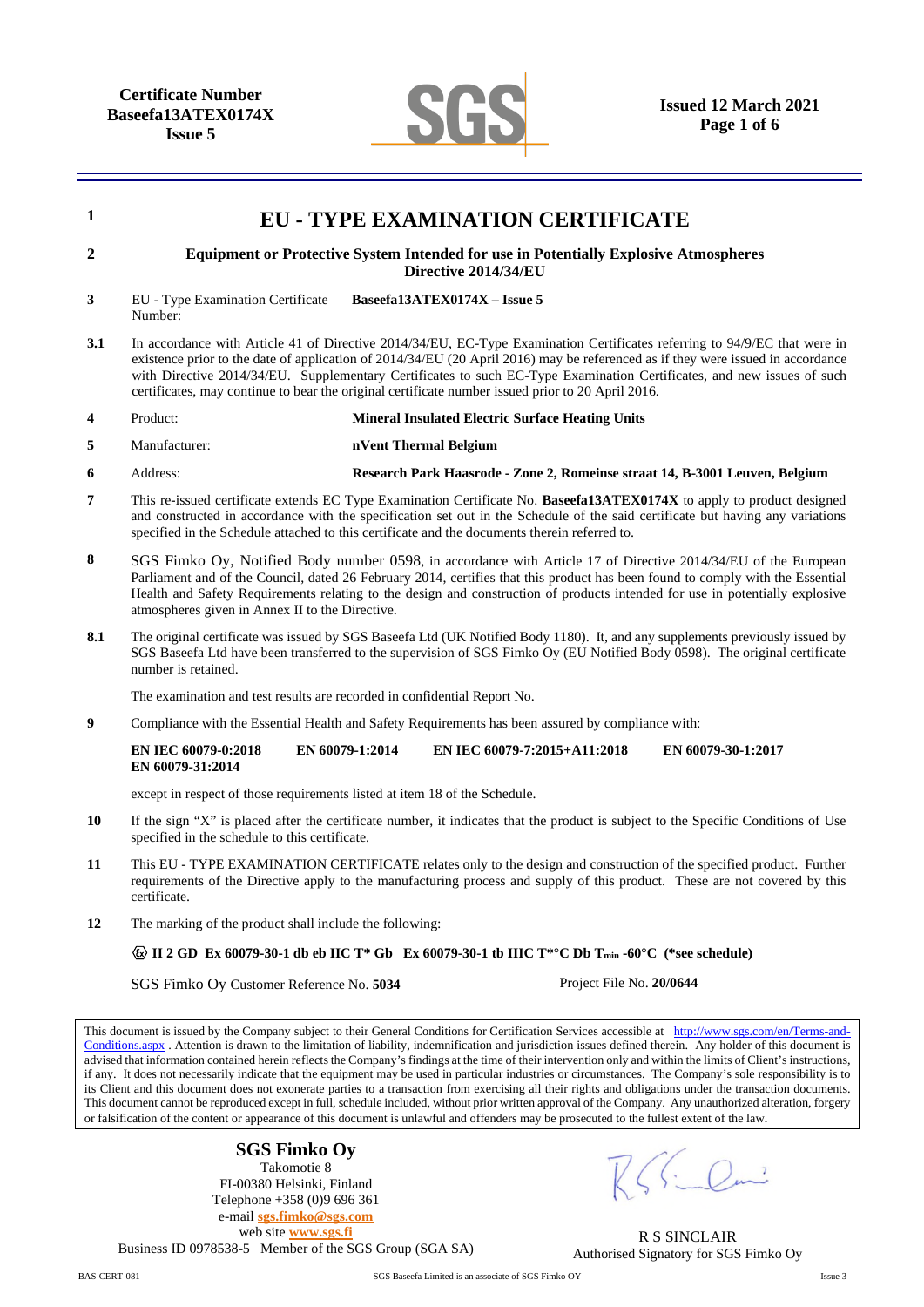

# **13 Schedule**

# **14 Certificate Number Baseefa13ATEX0174X – Issue 5**

### **15 Description of Product**

The Mineral Insulated Electric Surface Heating Units comprise metal sheathed mineral insulated heating cable(s) to Baseefa13ATEX0173U. A cold lead of mineral insulated heating cable is attached to both ends by joints within the provisions of this certificate.

Alternatively, one end may be provided with an end cap within the provision of this certificate.

Two sealing mechanism are detailed in the certificate, an integral part Mineral Insulated Cable Seal Assembly and a Compression Ring Type Cable Gland to Baseefa08ATEX0327X. These are included to provide provision for connection and sealing to an Ex certified enclosure.

The hot/cold joints may be brazed and crimped or welded and crimped, and the outer sheath of the cold lead may be copper, cupro-nickel or stainless steel. The copper sheath cold lead has an option of LSZH jacket.

The maximum withstand temperature and the maximum supply voltage for the 5 different cable sheath types are shown in the table below. The maximum supply voltage is between the heating element conductor and the heating cable sheath. Both are dependent on the jointing method used.

| Heater<br>Reference | Conductor<br>Configuration | Cable<br>Sheath<br>Material              | Maximum<br>Withstand<br>Temp. $(^{\circ}C)$ | Maximum<br>Withstand<br>Temp. with<br><b>Brazed</b><br>joints $(^{\circ}C)$ | Maximum<br>Supply<br>Voltage<br>with Brazed<br>Joints $(U_0/U)$<br>Vac) | Maximum<br>Withstand<br>Temp. with<br>Laser<br>Welded<br>Joints $(^{\circ}C)$ | Maximum<br>Supply<br>Voltage<br>with Laser<br>Welded<br>Joints (U <sub>o</sub> /U<br>Vac) |
|---------------------|----------------------------|------------------------------------------|---------------------------------------------|-----------------------------------------------------------------------------|-------------------------------------------------------------------------|-------------------------------------------------------------------------------|-------------------------------------------------------------------------------------------|
| HCH1M/<br>HCC1M     | Single                     | Copper                                   | $+200$                                      | $+200$                                                                      | 300/500                                                                 | N/A                                                                           | N/A                                                                                       |
| 32C                 | Dual                       | Copper                                   | $+200$                                      | $+200$                                                                      | 300/300                                                                 | N/A                                                                           | N/A                                                                                       |
| 61C                 | Single                     | Copper                                   | $+200$                                      | $+200$                                                                      | 600/600                                                                 | N/A                                                                           | N/A                                                                                       |
| 62C                 | Dual                       | Copper                                   | $+200$                                      | $+200$                                                                      | 600/600                                                                 | N/A                                                                           | N/A                                                                                       |
| HDF1M/<br>HDC1M     | Single                     | Cupro-<br>Nickel                         | $+400$                                      | $+400$                                                                      | 300/500                                                                 | N/A                                                                           | N/A                                                                                       |
| HSQ1M               | Single                     | <b>Stainless</b><br><b>Steel</b>         | $+680$                                      | $+550$                                                                      | 300/500                                                                 | $+680$                                                                        | 460/600                                                                                   |
| HIQ1M               | Single                     | Inconel<br>'Alloy 600'                   | $+680$                                      | $+550$                                                                      | 300/500                                                                 | $+680$                                                                        | 460/600                                                                                   |
| $H Ax1N$ or<br>61S  | Single                     | <b>Stainless</b><br>Steel 'Alloy<br>825' | $+680$                                      | $+550$                                                                      | 600/600                                                                 | $+680$                                                                        | 600/600                                                                                   |
| HAx2N or<br>62S     | Dual                       | <b>Stainless</b><br>Steel 'Alloy<br>825' | $+680$                                      | $+550$                                                                      | 600/600                                                                 | $+680$                                                                        | 600/600                                                                                   |
| HAx2M or<br>32S     | Dual                       | <b>Stainless</b><br>Steel 'Alloy<br>825' | $+680$                                      | $+550$                                                                      | 300/300                                                                 | $+680$                                                                        | 300/300                                                                                   |
| HCHR1M/<br>HCCR1M   | Single                     | Copper<br>(LSZH<br>Jacket)               | $+200$                                      | $+200$                                                                      | 300/500                                                                 | N/A                                                                           | N/A                                                                                       |
| 61R                 | Single                     | Copper<br>(LSZH<br>Jacket)               | $+200$                                      | $+200$                                                                      | 600/600                                                                 | N/A                                                                           | N/A                                                                                       |
| 62R                 | Dual                       | Copper<br>(LSZH<br>Jacket)               | $+200$                                      | $+200$                                                                      | 600/600                                                                 | N/A                                                                           | N/A                                                                                       |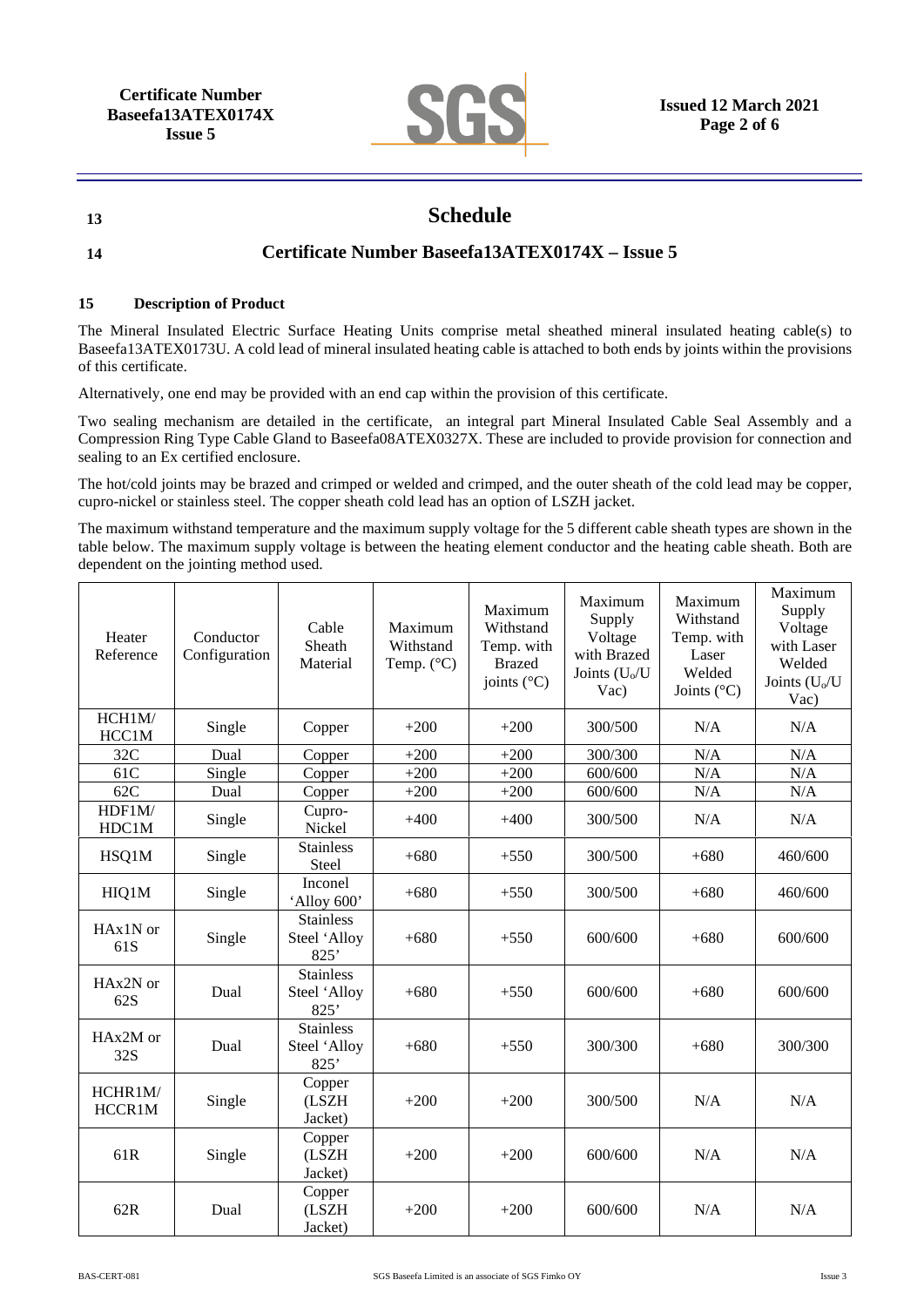# **Certificate Number Baseefa13ATEX0174X Issue 5**



| Heater<br>Reference | Conductor<br>Configuration | Cable<br>Sheath<br>Material | Maximum<br>Withstand<br>Temp. $(^{\circ}C)$ | Maximum<br>Withstand<br>Temp. with<br><b>Brazed</b><br>joints $(^{\circ}C)$ | Maximum<br>Supply<br>Voltage<br>with Brazed<br>Joints $(U_0/U)$<br>Vac) | Maximum<br>Withstand<br>Temp. with<br>Laser<br>Welded<br>Joints $(^{\circ}C)$ | Maximum<br>Supply<br>Voltage<br>with Laser<br>Welded<br>Joints $(U_0/U)$<br>Vac) |
|---------------------|----------------------------|-----------------------------|---------------------------------------------|-----------------------------------------------------------------------------|-------------------------------------------------------------------------|-------------------------------------------------------------------------------|----------------------------------------------------------------------------------|
| 32R                 | Dual                       | Copper<br>(LSZH<br>Jacket)  | $+200$                                      |                                                                             | 300/300                                                                 | N/A                                                                           | N/A                                                                              |

The T class of the Mineral Insulated Electric Surface Heating Units defined as part of a stabilised design or controlled design system that is dependent on application and is determined using nVent proprietary software Trace Calc Pro. The algorithm defined in this software may be used in additional software.

A temperature limiting sensor or artificially created hot spot may still be used to limit the maximum surface temperature.

The configuration of the heating units is defined by the following naming convention:

## B / HSQ1M1000 / 43.0M / 1217 / 230 / 1.2M / SC1H2.5 / X / NPM20 / EX / S\*



\* - Special unit options relate to non-Ex special variants.

The integral part Pyrotenax mineral insulated cable seal assembly comprises a brass housing or pot attached to the cable by threading, clamping by means of grub screws, crimping or brazing. The pot is compound filled with or without a disk to retain the compound during curing of the compound. Up to ten sleeved flexible cables are attached to the MIC conductors by crimping or brazing or the sleeved MIC conductors pass through the compound. The seals can be provided with or without an earth conductor. The seals are for use with copper, cupro-nickel, or grade 825 stainless steel sheathed cables and are rated up to 300V, 500V or 750V.

The seal assemblies have a service temperature that is detailed in the identification string by defined values. The service temperature is also defined by the 3-digit Pot Configuration Code.

| <sup>1st</sup> Digit of Code | Type of Pot               |
|------------------------------|---------------------------|
|                              | Threaded/Screw-on         |
|                              | <b>Grub Screw Secured</b> |
|                              | Crimped or Brazed         |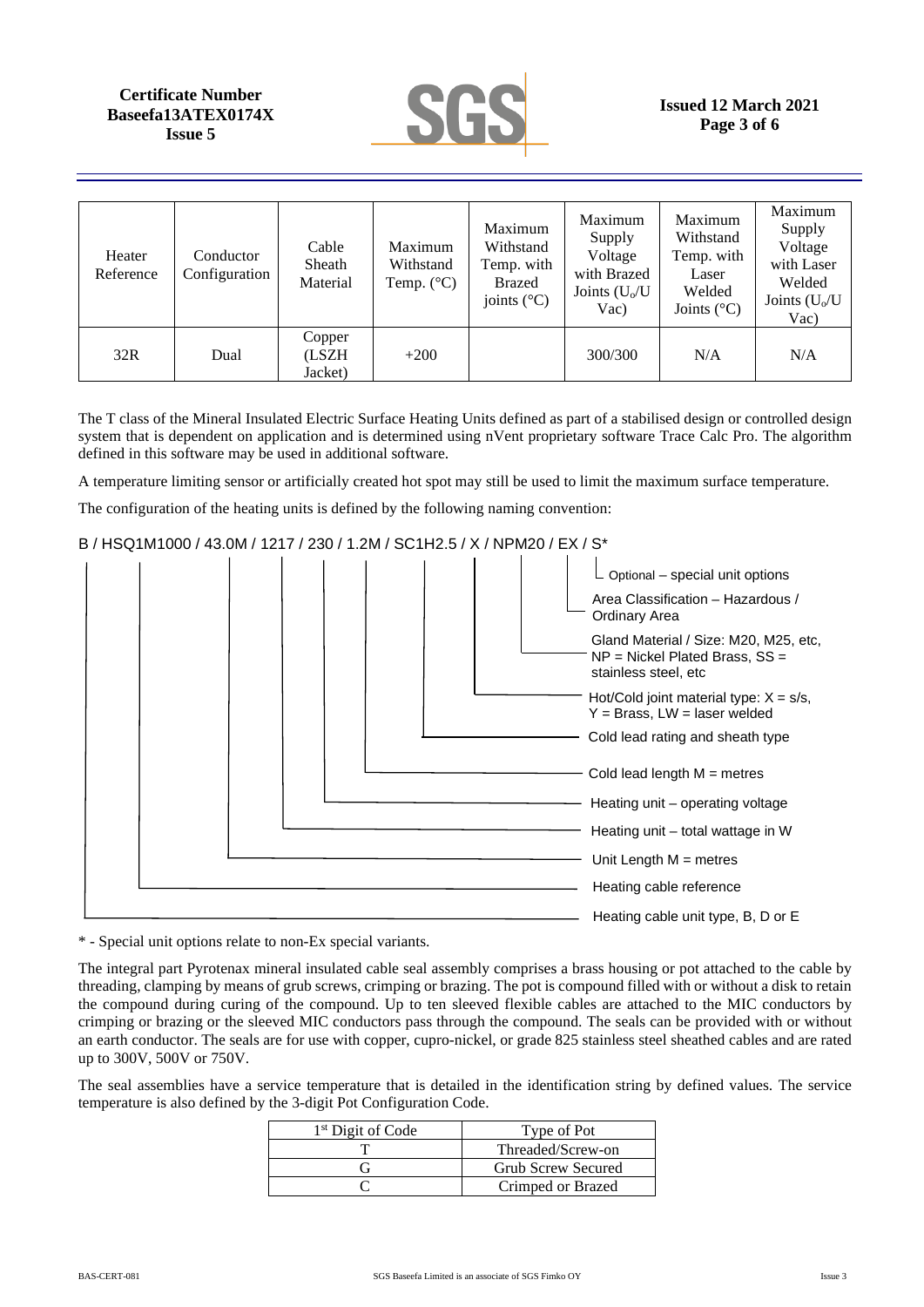

| 2 <sup>nd</sup> and <sup>3rd</sup> Digit of Code | Min Service Temperature $(^{\circ}C)$ | Max Service Temperature (°C) |
|--------------------------------------------------|---------------------------------------|------------------------------|
| 1A                                               | $-30$                                 | $+105$                       |
| 1D                                               | $-30$                                 | $+105$                       |
| 2A                                               | $-30$                                 | $+120$                       |
| 2D                                               | $-30$                                 | $+120$                       |
| $3A*$                                            | $-60$                                 | $+70$                        |
| 3R                                               | $-60$                                 | $+70$                        |
| 3D                                               | $-30$                                 | $+120$                       |
| 4A                                               | $-30$                                 | $+105$                       |
| 4D                                               | $-30$                                 | $+105$                       |
| 4X                                               | $-30$                                 | $+105$                       |
| 4H                                               | $-30$                                 | $+105$                       |
| 5A                                               | $-30$                                 | $+120$                       |
| 5D                                               | $-30$                                 | $+120$                       |
| 5X                                               | $-30$                                 | $+105$                       |
| 5H                                               | $-30$                                 | $+105$                       |

\* - Alternative temperature rating of -30 $\degree$ C to +120 $\degree$ C optional

The seals are identified by the following identification string:



#### **16 Report Number**

See certificate history.

#### **17 Specific Conditions of Use**

- 1. The MI Cable Seal Assembly is to be installed within a suitable enclosure to protect from light and impact.
- 2. The MI Cable Seal Assembly has a service temperature range of -30 $\degree$ C to +120 $\degree$ C or -30 $\degree$ C to +105 $\degree$ C or -60 $\degree$ C to  $+70^{\circ}$ C. See the manufacturer's instructions for further information.
- 3. The maximum withstand temperatures are shown in the table in the equipment description.
- 4. The maximum supply voltages are shown in the equipment description.
- 5. The minimum installation temperature is -60°C.
- 6. The minimum cable spacing must not be less than 25mm.
- 7. The minimum bend radius is 6 x the cable diameter.
- 8. Extreme care shall be used when handling and manipulating the Mineral Insulated Electric Heating Cables. Repeated bending actions of the cable may weaken the mechanical strength of the cable which could lead to failure. For further information, consult the manufacturer.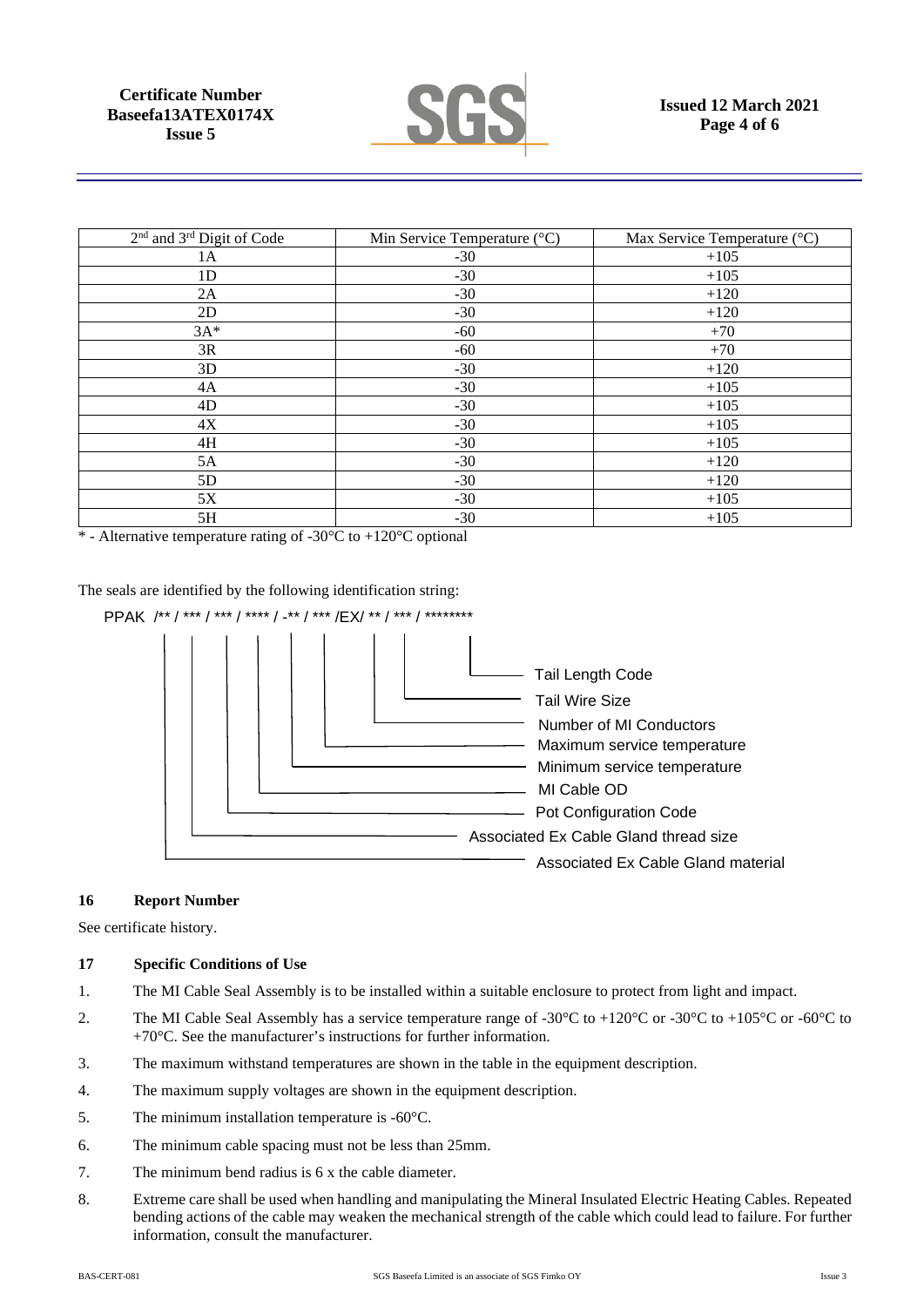

- 9. Consideration shall be given during the selection of the heating cable sheath material for the environmental exposure. Certain environmental impurities may lead to failures such as stress corrosion cracking (SCC). Consult the manufacturer for further information.
- 10. When PVC sleeving is used the operating temperature must not exceed  $+85^{\circ}$ C.
- 11. When used in dust atmospheres the Compression Ring Type Cable Gland shall be sealed in accordance with the manufacturer's instructions and applicable code of practice, and the enclosure to which the gland is attached shall be provided with a minimum ingress protection of IP6X.
- 12. The heating element supply circuit must include an electrical protection device in accordance with Clause 4.4 of EN 60079-30-1.

#### **18 Essential Health and Safety Requirements**

In addition to the Essential Health and Safety Requirements (EHSRs) covered by the standards listed at item 9, the following are considered relevant to this product, and conformity is demonstrated in the report:

| <b>Clause</b> | <b>Subject</b>                                     |
|---------------|----------------------------------------------------|
| 1.2.7         | LVD type requirements                              |
| 1.2.8         | Overloading of equipment (protection relays, etc.) |
| 1.4.1         | External effects                                   |
| 1.4.2         | Aggressive substances, etc.                        |

## **19 Drawings and Documents**

New drawings submitted for this issue of certificate:

| <b>Number</b> | Sheet  | <b>Issue</b> | Date     | <b>Description</b>                      |
|---------------|--------|--------------|----------|-----------------------------------------|
| B3316-1-AP    | 1 of 1 |              | OCT 5/20 | <b>MI Heating Units Voltage Ratings</b> |

Current drawings which remain unaffected by this issue:

| <b>Number</b> | Sheet      | <i>Issue</i> | Date              | <b>Description</b>                                                             |  |
|---------------|------------|--------------|-------------------|--------------------------------------------------------------------------------|--|
| LBL1076-3-AP  | $1$ of $1$ | C            | APR 7/20          | Global Metal Tag (EU-RU)                                                       |  |
| LBL1055-3-AP  | $1$ of $1$ | B            | JUN 4/20          | Termination Kit Label for Cold Leads Including<br><b>IECE<sub>x</sub>/ATEX</b> |  |
| LBL1055-4-AP  | $1$ of $1$ | B            | JUN 4/20          | Adhesive Label for RPA/RPAL Cold Lead Pot Seal Kits                            |  |
| B3120-14-AP   | $1$ of $1$ | B            | <b>JUN 4/20</b>   | Cold Lead IECEx/ATEX Pyropak Reference Numbers                                 |  |
| LBL1075-2-AP  | $1$ of $1$ | B            | MAY 09/18         | Global Unit Metal Tag                                                          |  |
| B3315-1-AP    | $1$ of $1$ | B            | APR 12/18         | MI Sealing Terminations (General Assembly)                                     |  |
| B3320-1-AP    | $1$ of $1$ | A            | <b>JULY 17/18</b> | <b>Joint Details</b>                                                           |  |
| B3321-1-AP    | $1$ of $1$ | A            | AUG 20/18         | Unit Configuration                                                             |  |
| B3120-11-AP   | $1$ of $1$ | D            | AUG $10/20$       | Heating Unit Configuration Coding                                              |  |

These drawings are common to, and held with, IECEx BAS 13.0090X.